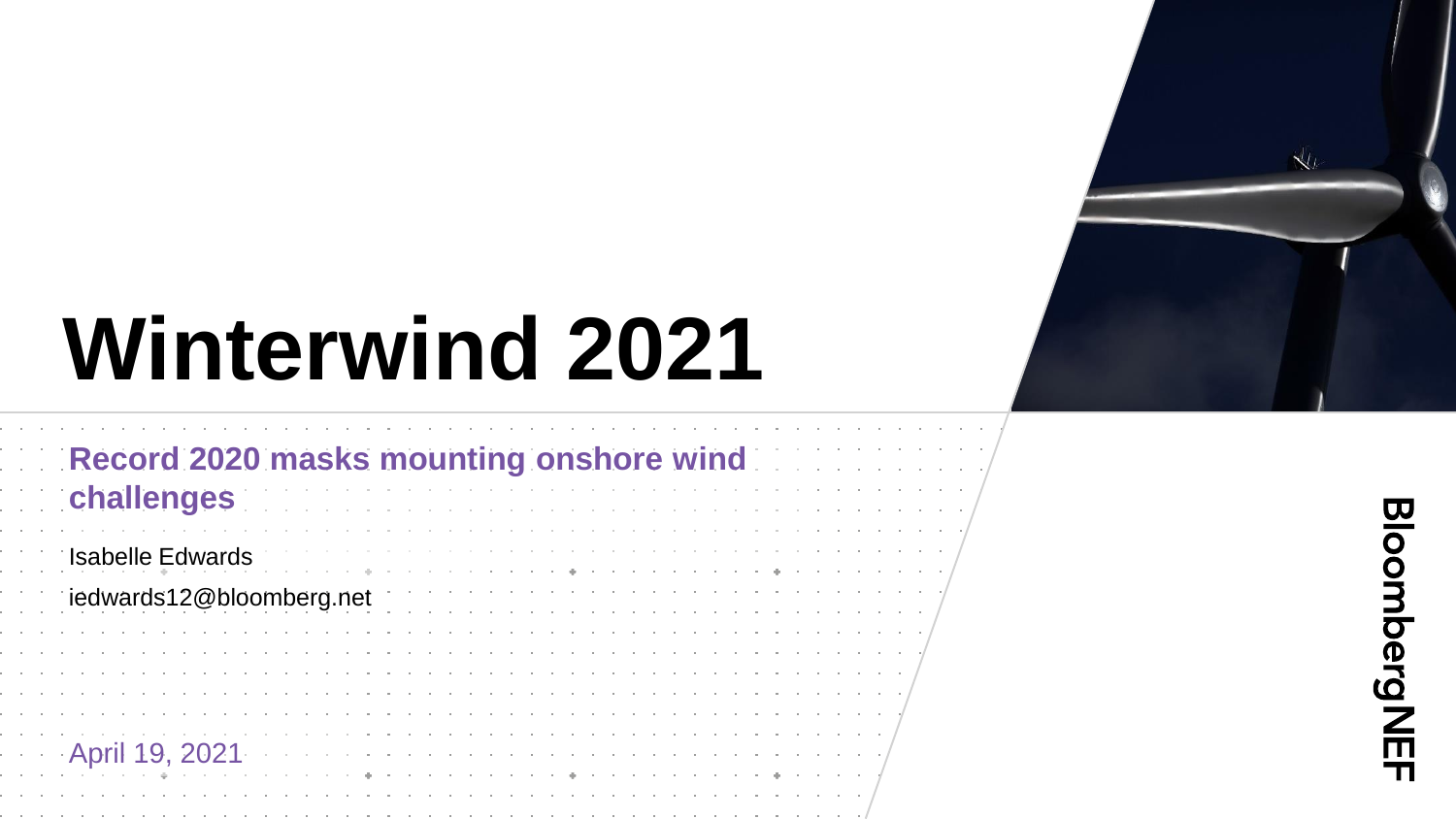# **Global benchmarks – PV, wind and batteries**



*Source: BloombergNEF. Note: The global benchmark is a country weighted-average using the latest annual capacity additions. The storage LCOE is reflective of a utility-scale Li-ion battery storage system with four-hour duration running at a daily cycle and includes charging costs assumed to be 60% of wholesale average power price.*

### April 19, 2021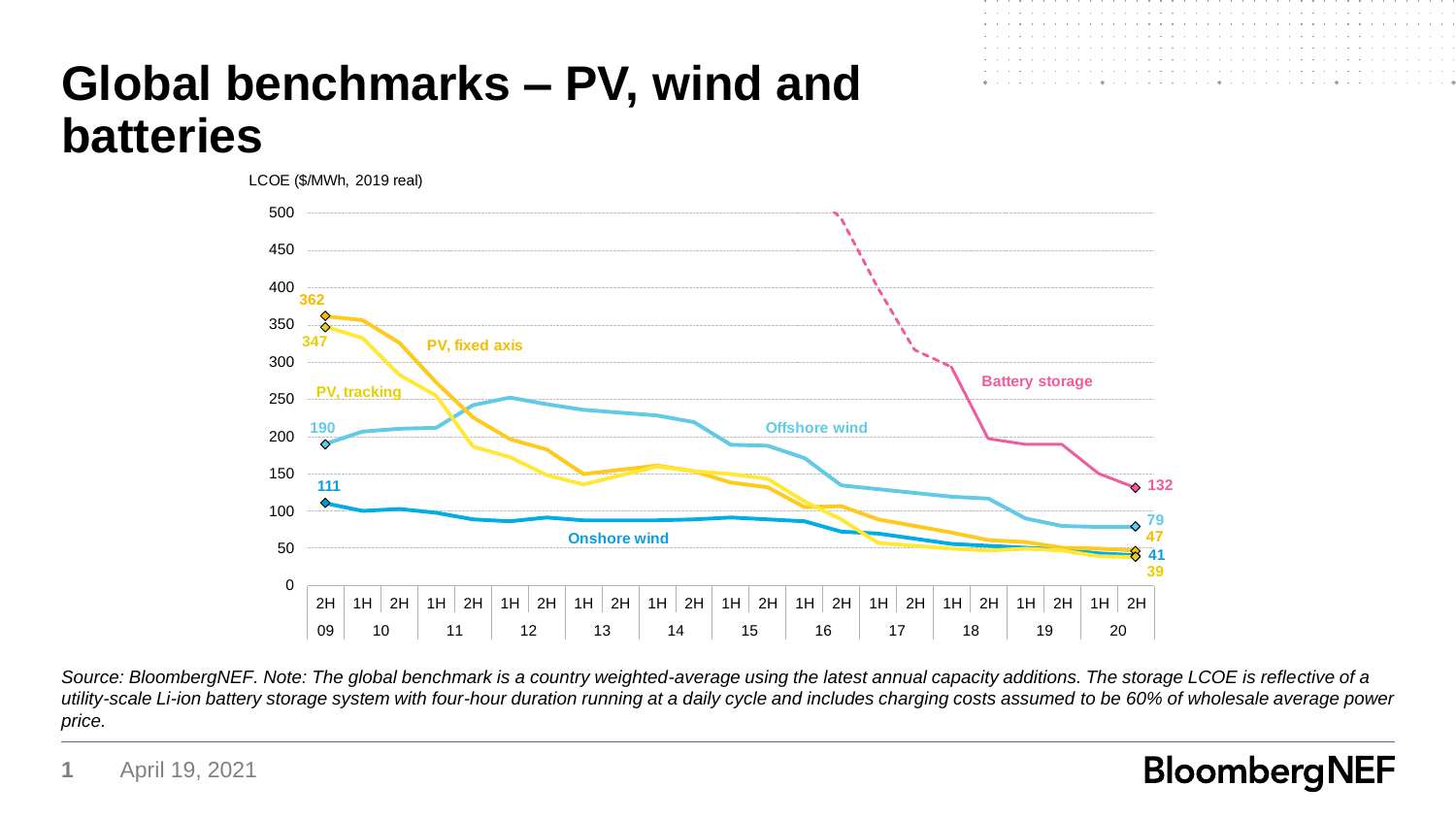### **New onshore wind additions surge in 2020 as subsidies evolve in China, U.S.**

4.3<br>6.5<br>1.7.1<br>**18.6**<br>11.2<br>11.2<br>28.0<br>38.0<br>38.2<br>38.2<br>38.2<br>44.3<br>44.4<br>45.6 **Gigawatts** 

*Source: BloombergNEF*

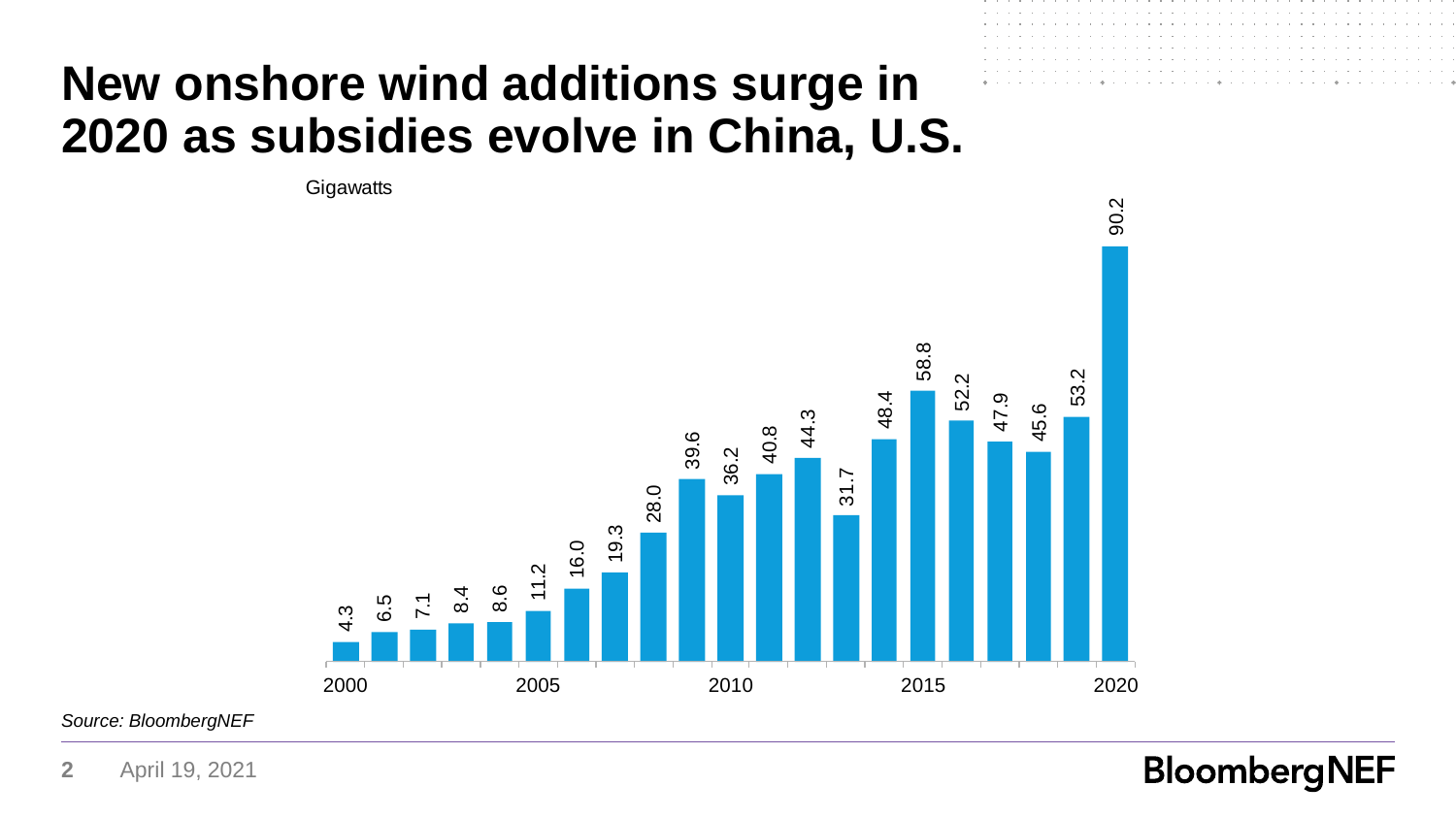### **Offshore wind investment tops one third of all new wind investment**

\$ billion

|  |  |  |  |  |  |  |  |  |  |  |  |  |  |  |  |  |  | in a constitution of the contract of the constitution of the constitution of the constitution of the constitution |  |
|--|--|--|--|--|--|--|--|--|--|--|--|--|--|--|--|--|--|-------------------------------------------------------------------------------------------------------------------|--|
|  |  |  |  |  |  |  |  |  |  |  |  |  |  |  |  |  |  |                                                                                                                   |  |
|  |  |  |  |  |  |  |  |  |  |  |  |  |  |  |  |  |  |                                                                                                                   |  |
|  |  |  |  |  |  |  |  |  |  |  |  |  |  |  |  |  |  |                                                                                                                   |  |
|  |  |  |  |  |  |  |  |  |  |  |  |  |  |  |  |  |  |                                                                                                                   |  |
|  |  |  |  |  |  |  |  |  |  |  |  |  |  |  |  |  |  |                                                                                                                   |  |
|  |  |  |  |  |  |  |  |  |  |  |  |  |  |  |  |  |  |                                                                                                                   |  |
|  |  |  |  |  |  |  |  |  |  |  |  |  |  |  |  |  |  |                                                                                                                   |  |

 $\sim$  10  $\pm$ 

78.8 67.6 70.1 67.2 89.6 <sup>96</sup> 87.9 103.8 103.8 119.2 92.7 10.2 9.5 5.3 10.2 16.2 19.1 27.9 25.3 25.7 32.1 50 **89 77.1 75.4 77.4 105.8 115.1 115.8 129.1 129.5 151.3 142.7** 2010 2011 2012 2013 2014 2015 2016 2017 2018 2019 2020 Offshore ■Onshore

*Source: BloombergNEF*

**3** April 19, 2021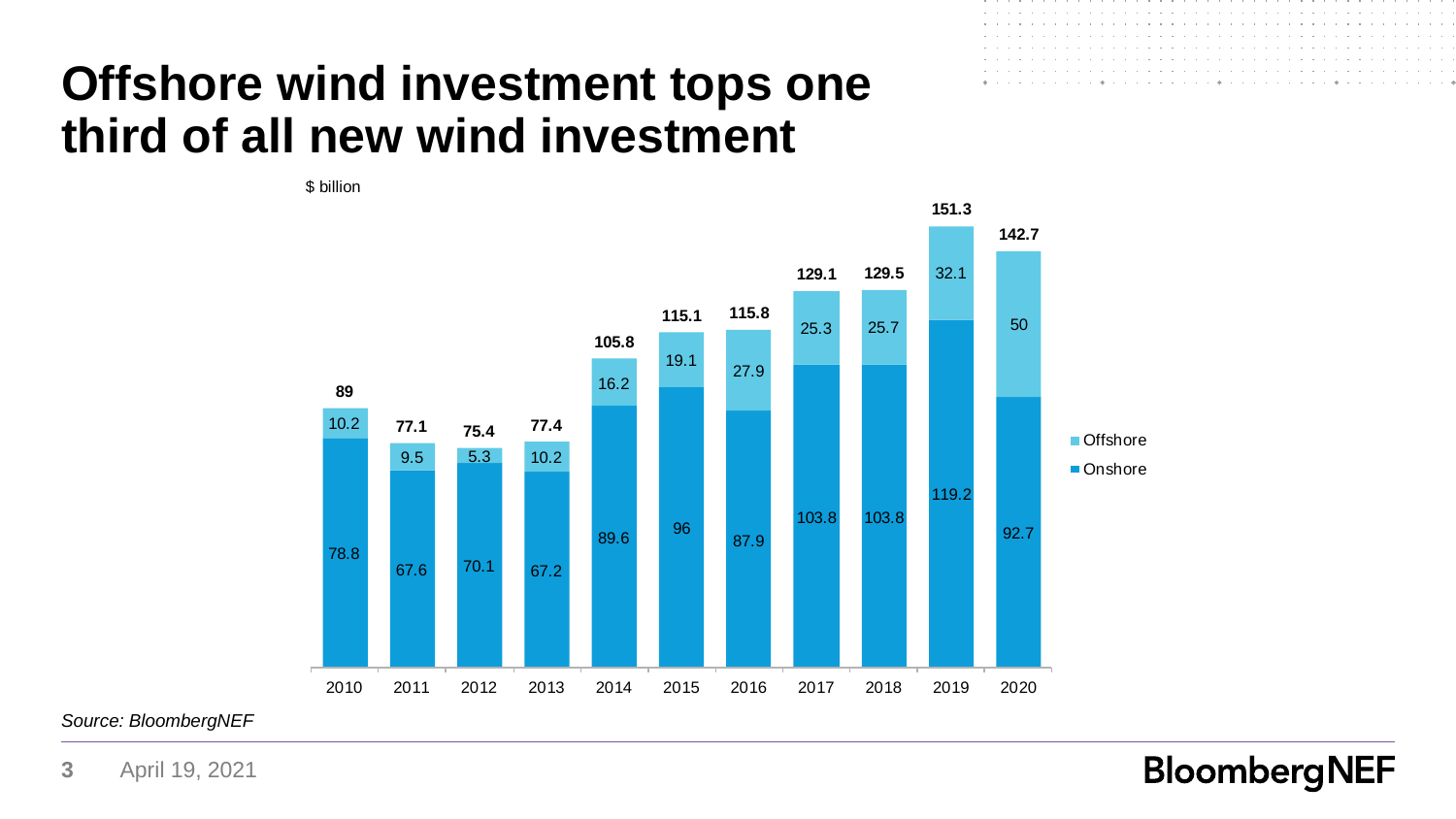### **Buying and selling volumes of onshore wind capacity, by industry**

**Gigawatt** 



Source: BloombergNEF. Note: Industry is determined using Bloomberg Industry Classification Standard. Other includes: industrials, real estate, materials, consumer *discretionary, consumer staples, health care, communications, government and technology.*

**BloombergNEF** 

**4** April 19, 2021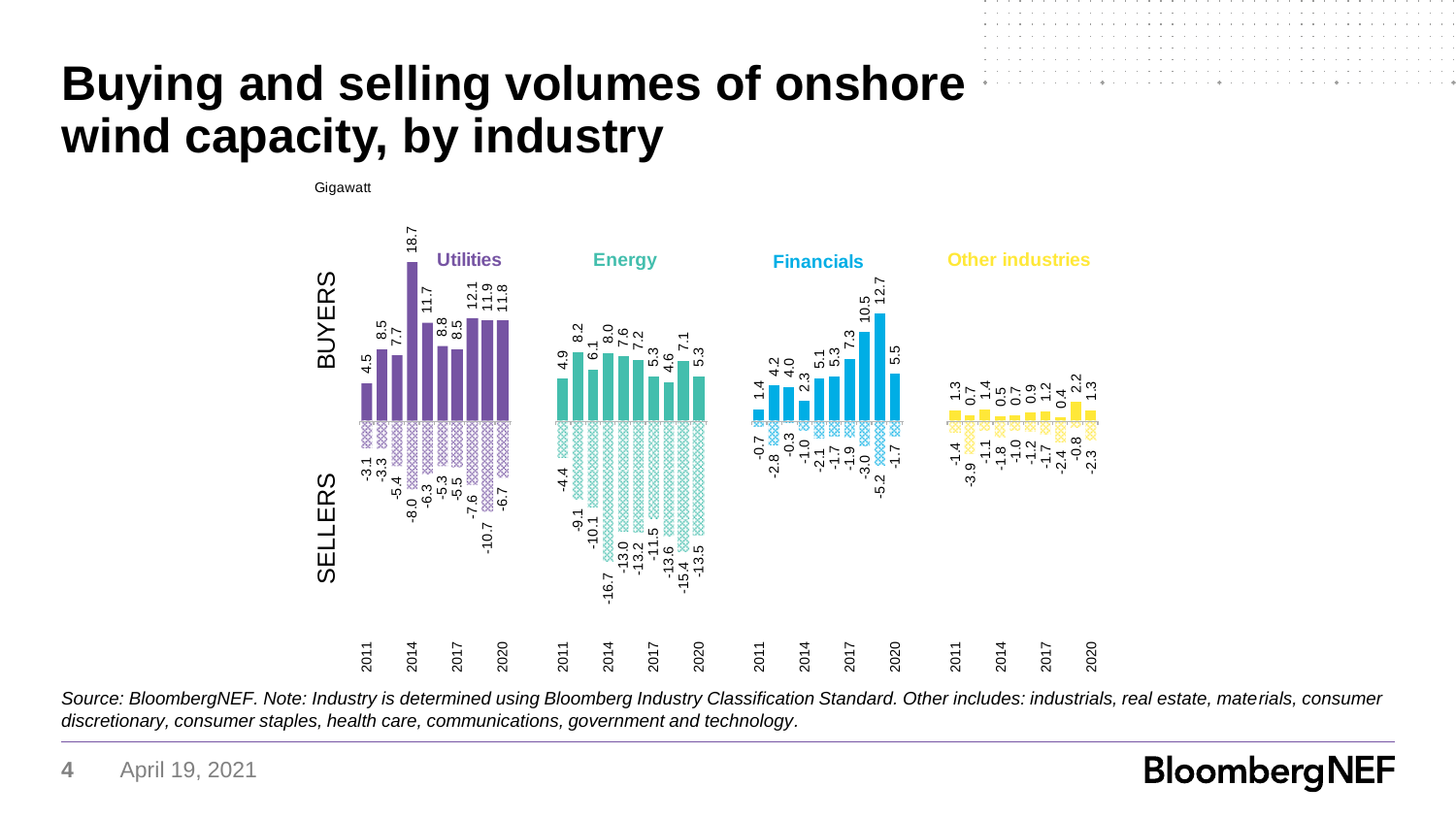### **Price competition has squeezed out smaller turbine makers**

**BNEF Wind Turbine Price Index, 2H 2020 Wind turbine market shares, ex-China**





*Source: BloombergNEF. Note: Companies are shown post-merger across the years. For example, Vestas Wind Systems A/S and MHI Vestas Offshore Wind Source: BloombergNEF. A/S are grouped under Vestas for all years.*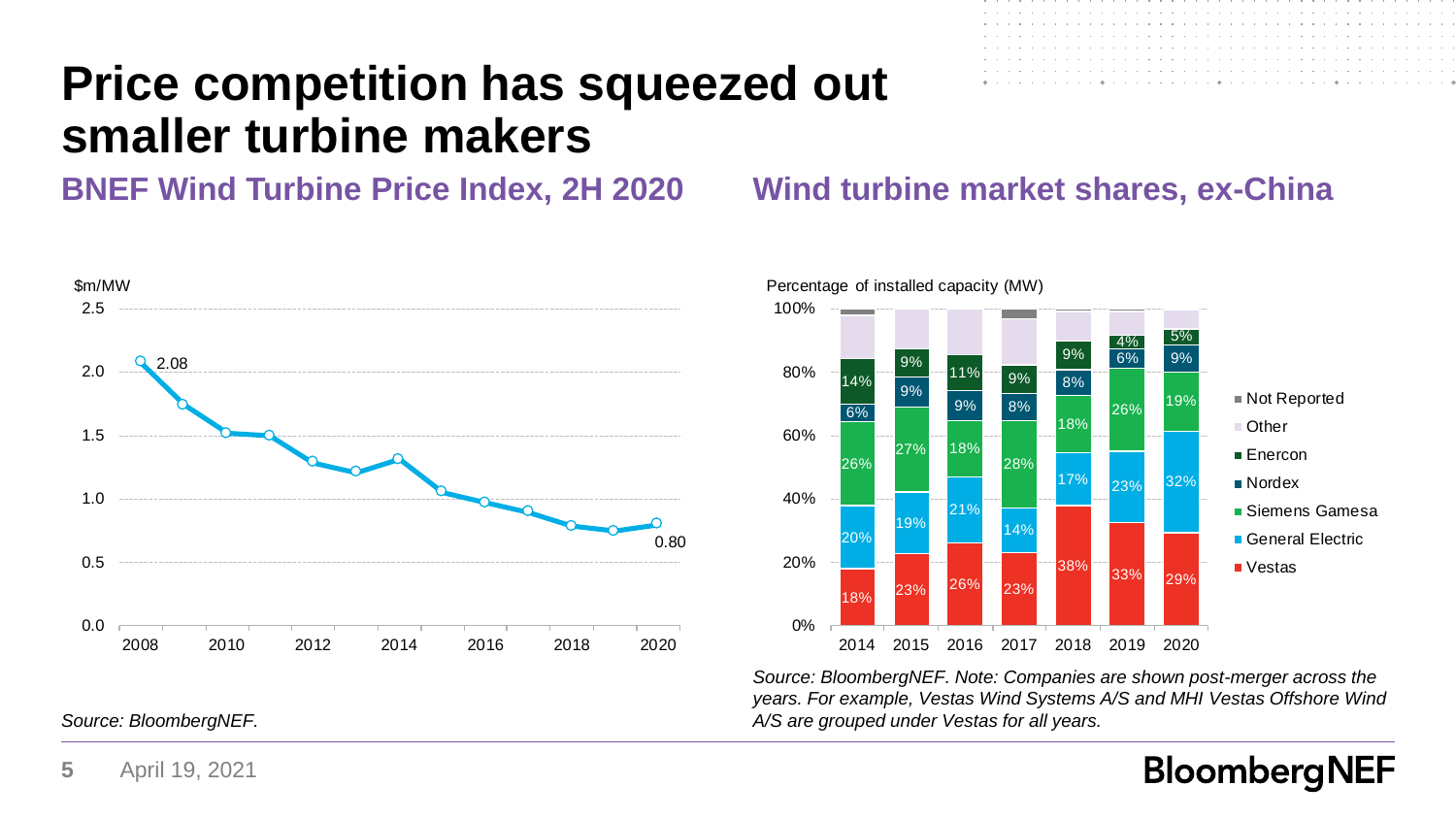### **Record 2020 masks mounting concerns**



**6** April 19, 2021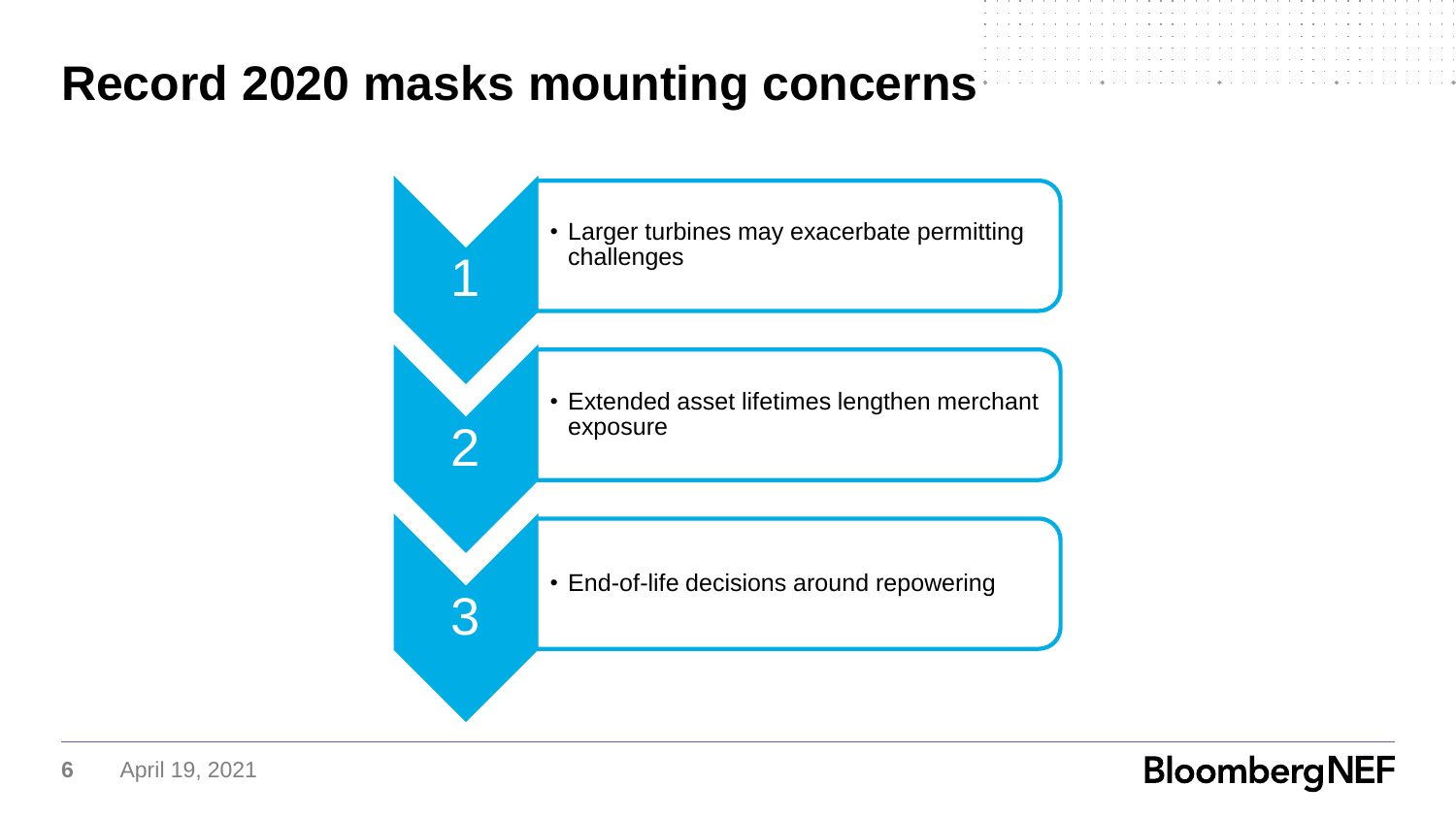### **Larger turbines may exacerbate permitting challenges**

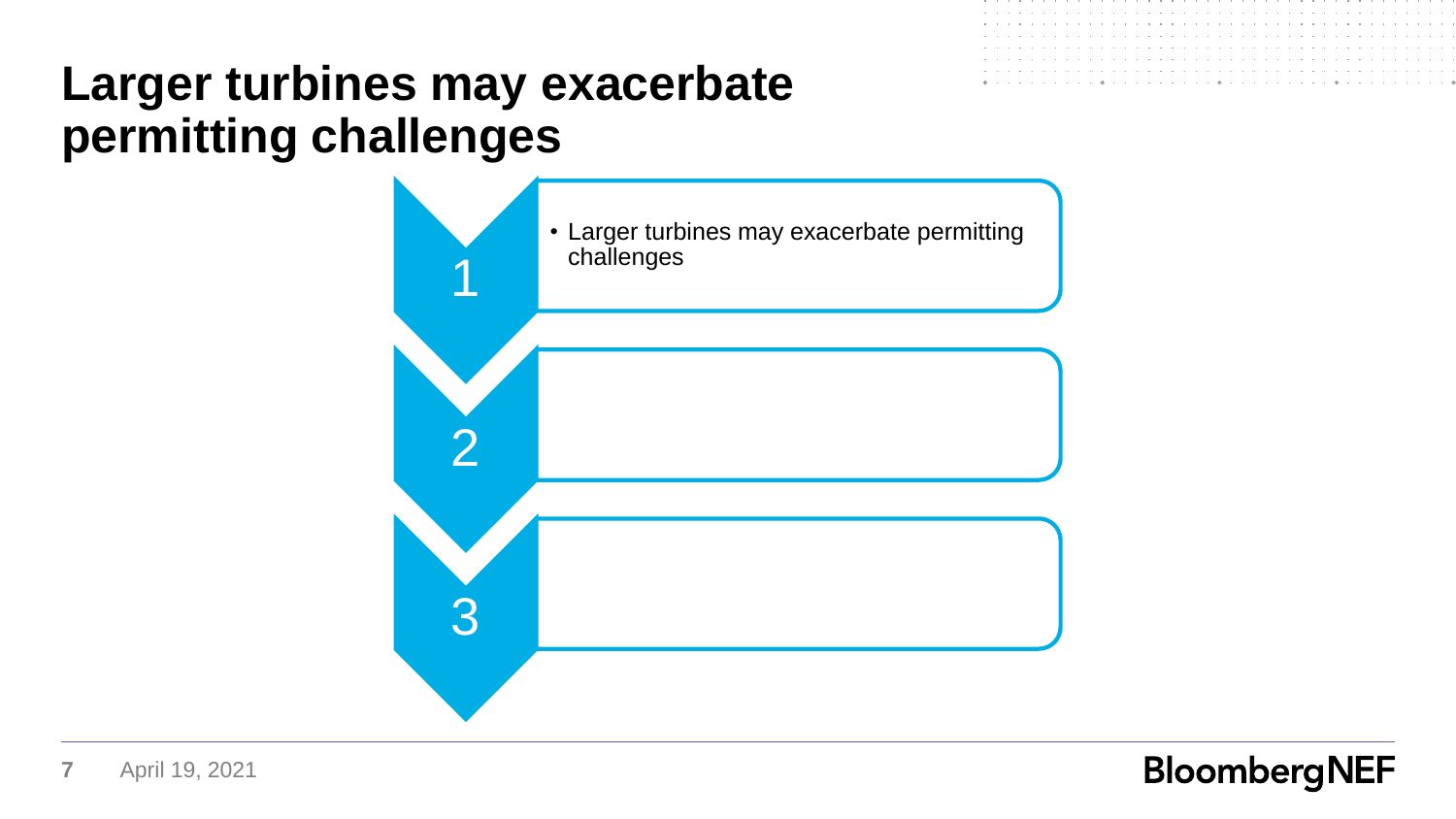# **When policy turns off onshore wind**

### **New onshore wind installations, Germany New onshore wind installations, Poland**



168 136 297 399 521 880 772 311 1,495 168 16 35 530 2000 2005 2010 2015 2020 minimum distance rule introduced

*Source: BloombergNEF. Source: BloombergNEF.*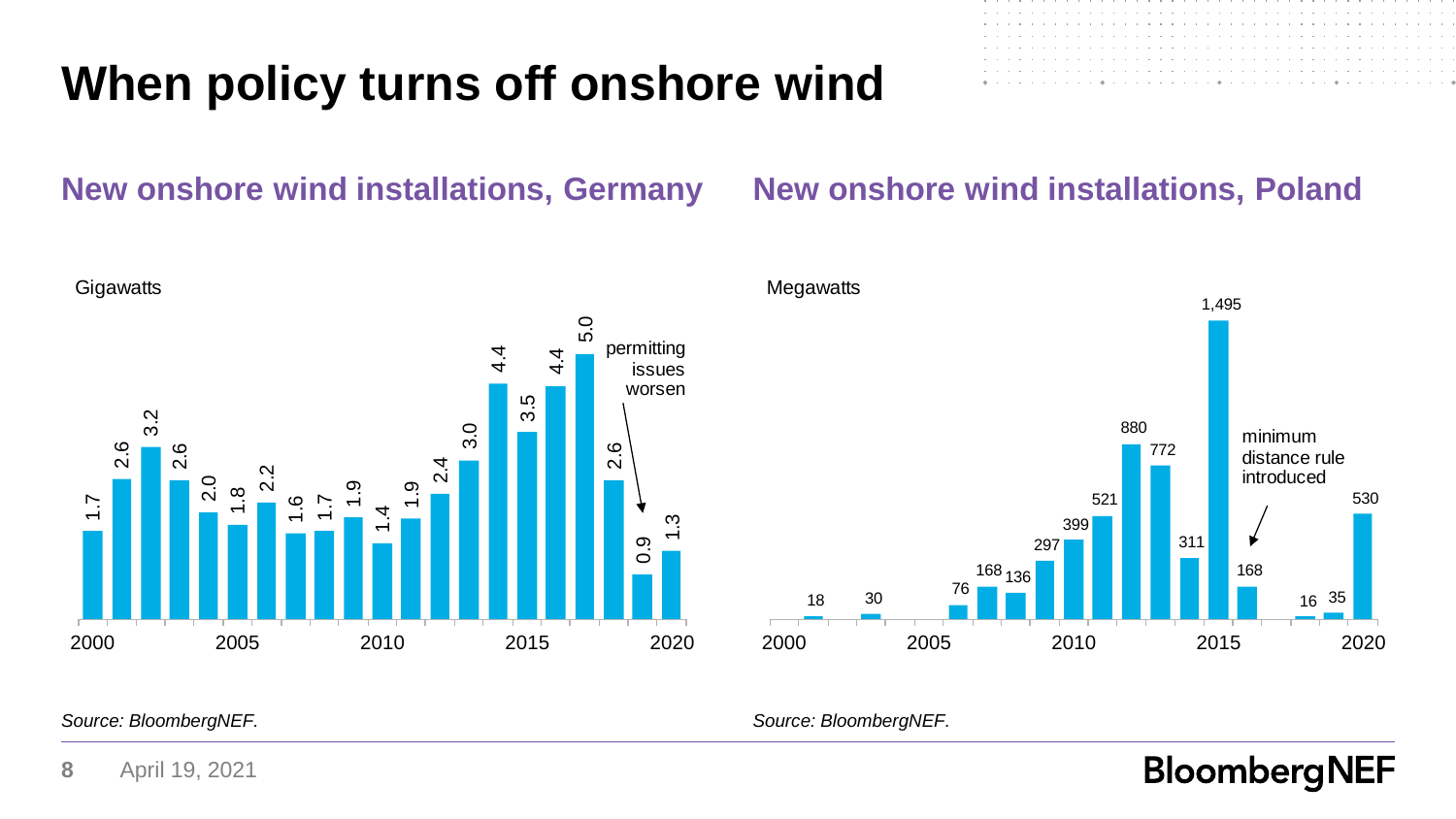### **Turbines between 4-6MW set to account for at least 20% of installations in 2021**



*Source: BloombergNEF.*

**9** April 19, 2021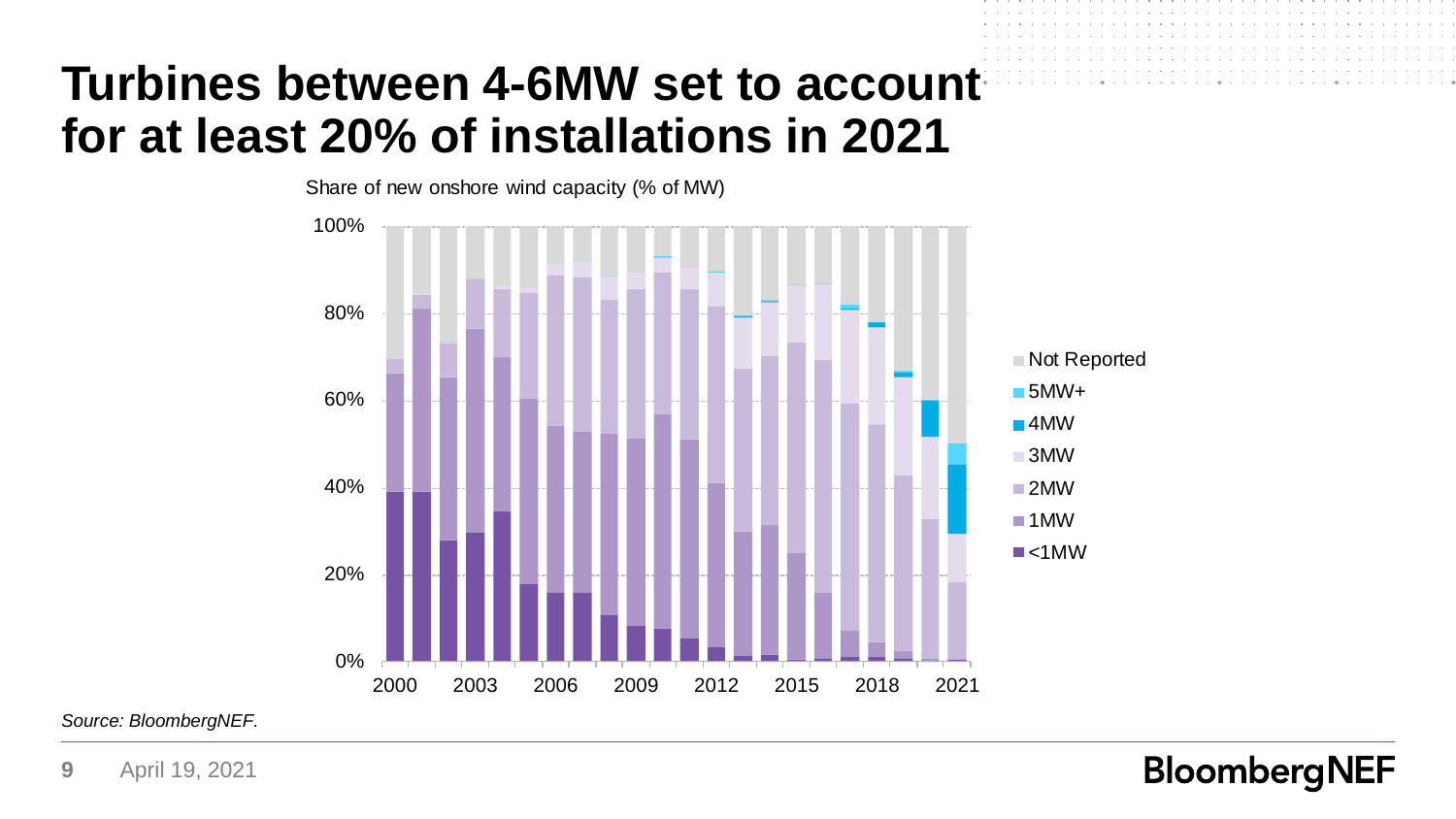# **Turbine capacity, rotor diameters to double by end of 2050**

**Onshore wind turbine capacity forecast Onshore wind turbine rotor diameter** 



*Source: BloombergNEF. Note: Dots represent the year a turbine model was first commissioned on a project. Mid-case turbine assumed as class II model with mid-case rotor diameter.*

# **forecast**



*Source: BloombergNEF. Note: Dots represent the year a turbine model was first commissioned on a project. Mid-case takes average trend across all data points, high and low-case take the trend of the 95th and 5th percentile of data points across a two-year interval.*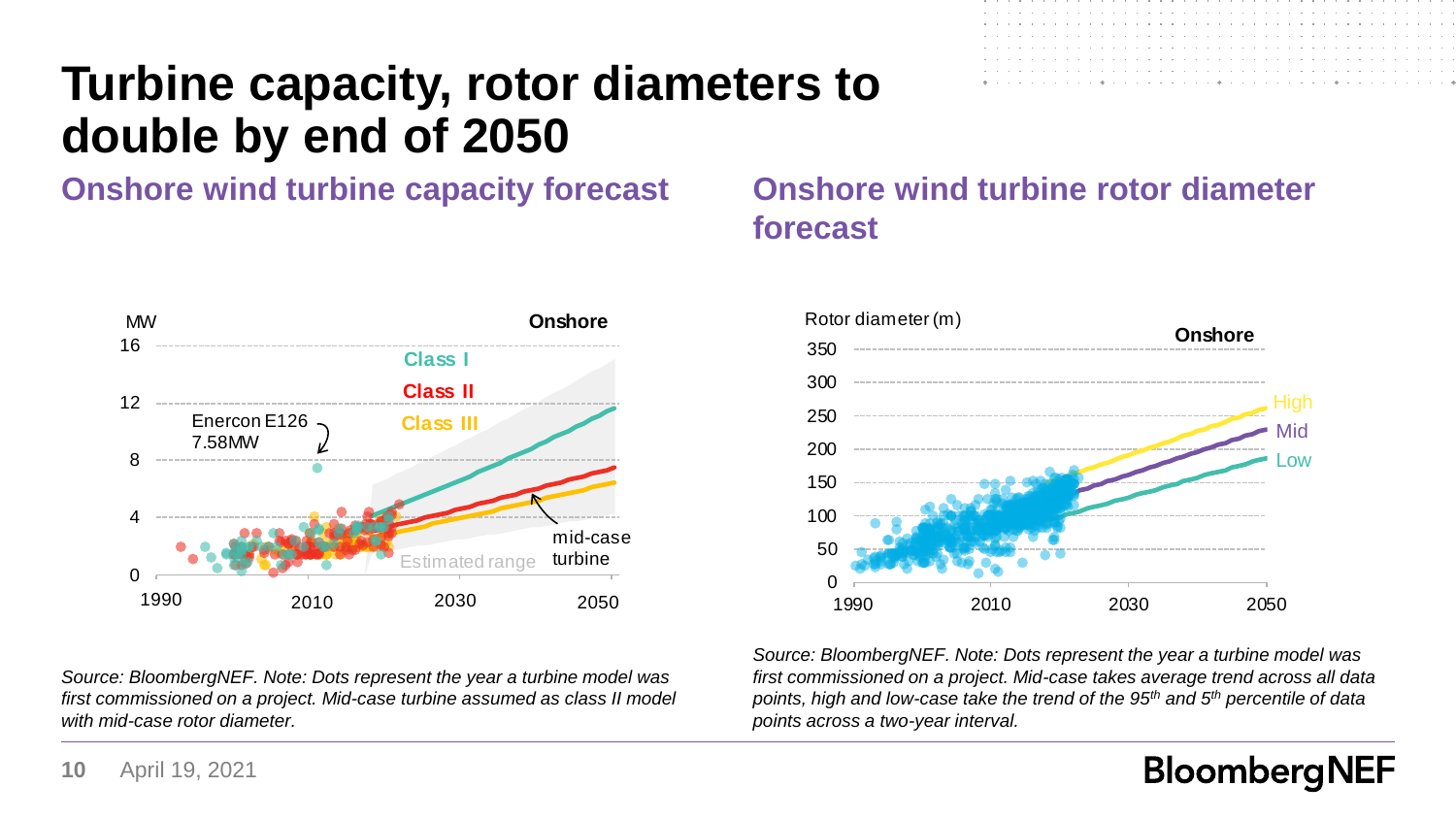### **Extended asset lifetimes lengthen merchant exposure**

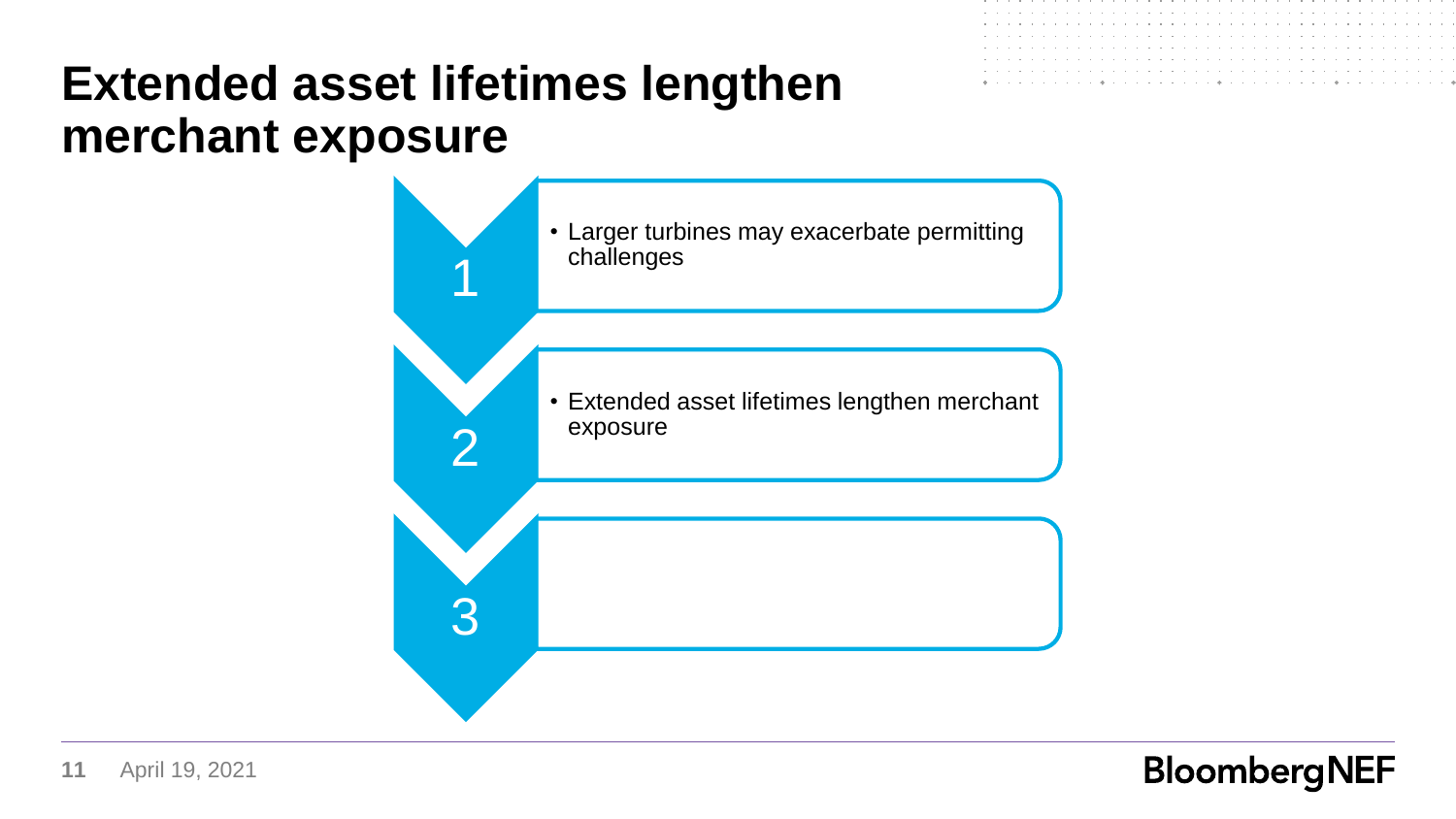### **30-year asset life promoted with longer service agreements**

**Service agreements beyond 25 years account for 20% of all contracts**



Share of ordered turbine capacity (MW)

### **Over half of service agreements beyond 25 years signed in Nordics**



*Source: BloombergNEF. Note: includes service agreements disclosed by wind turbine makers which include a service agreement of a disclosed duration.*

*Source: BloombergNEF. Note: includes service agreements disclosed by wind turbine makers which include a service agreement of a disclosed duration.*

### **BloombergNEF**

**12** April 19, 2021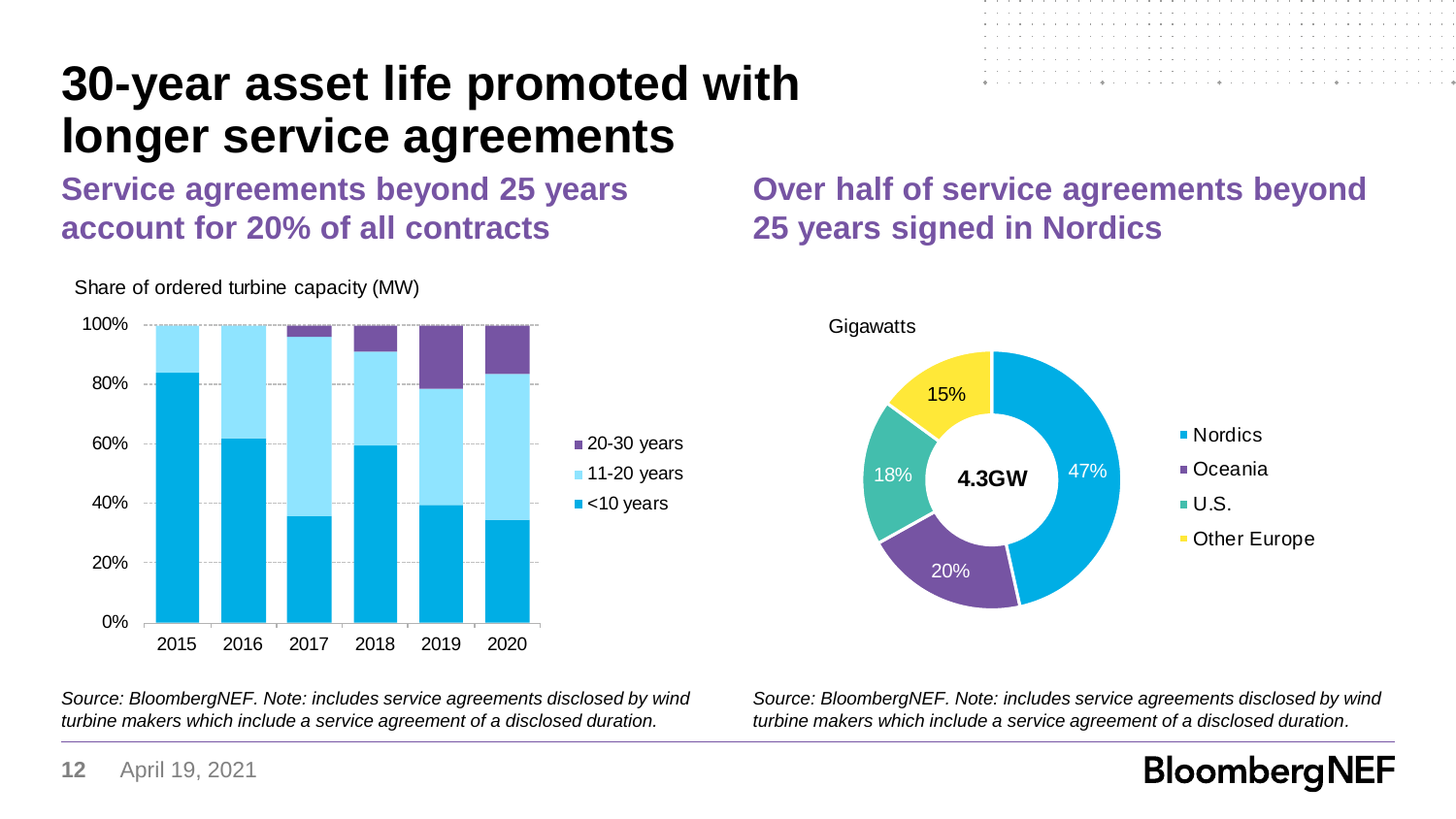### **Merchant exposure increasing up to 50% of asset lifetime**

Subsidy duration (years)



*Source: BloombergNEF*

**13** April 19, 2021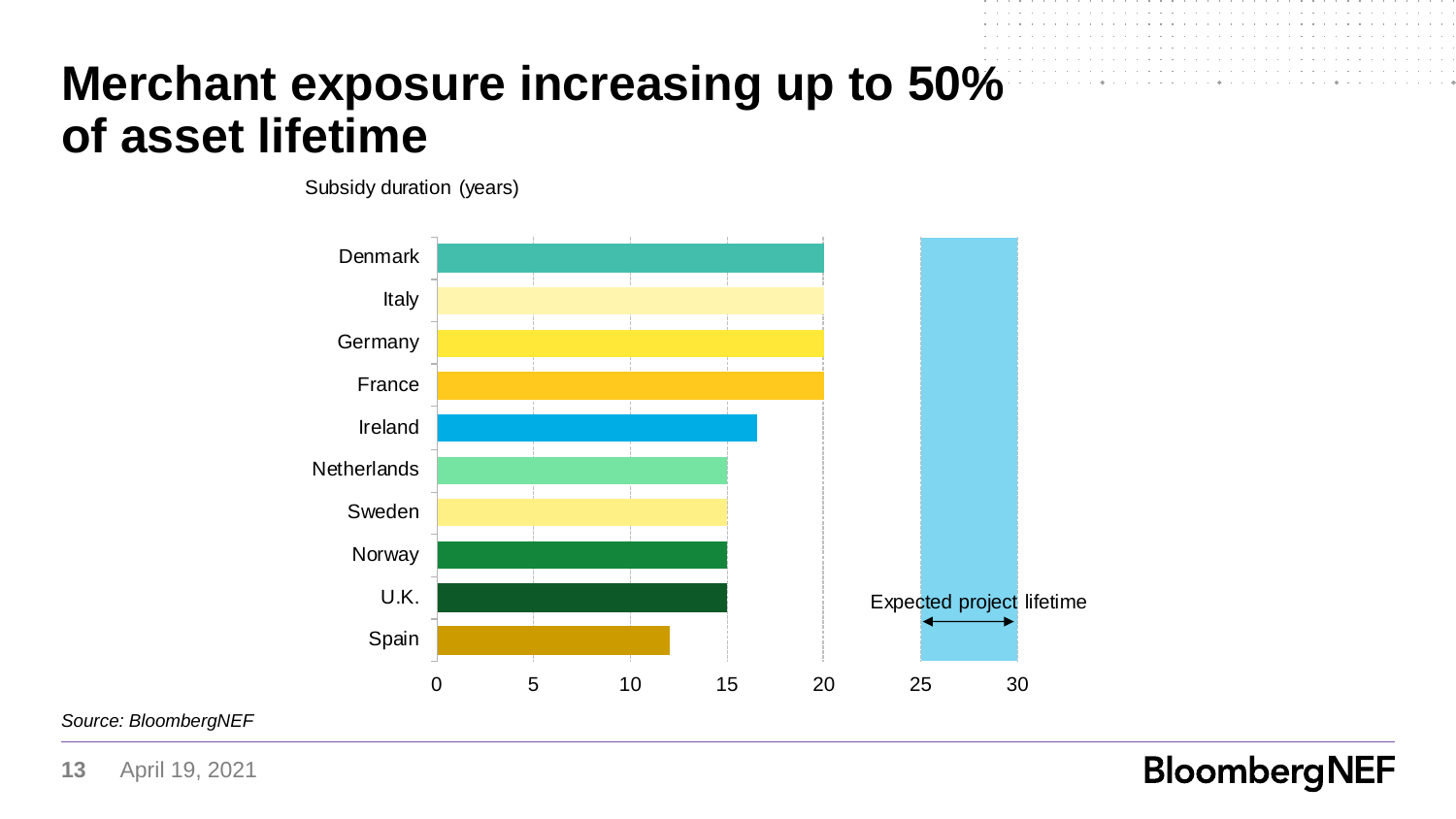## **Wind installations in the Nordics set to double in five years**

**Gigawatts** 



**14** April 19, 2021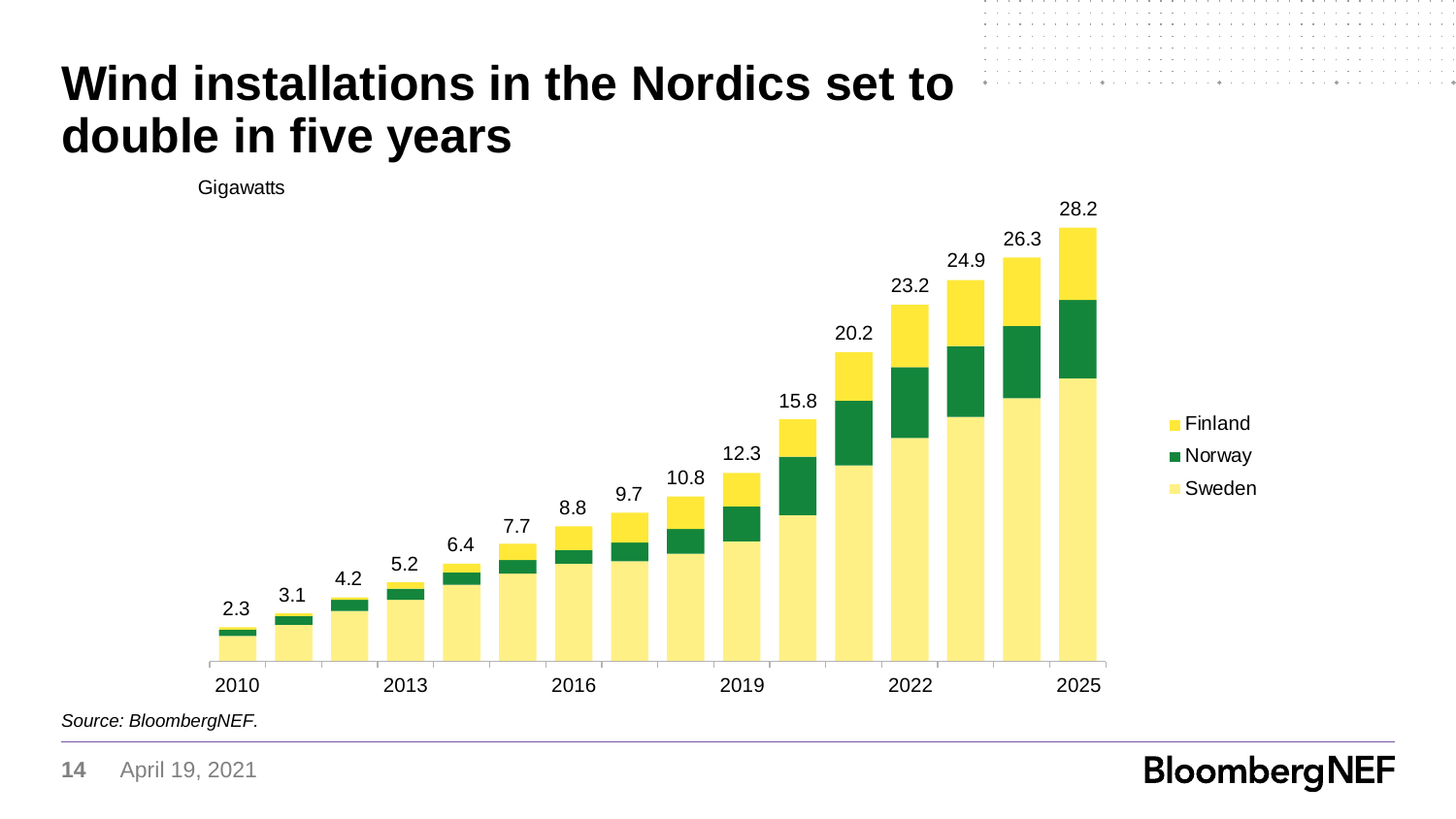# **End-of-life decisions around repowering**

1

2

3

• Larger turbines may exacerbate permitting challenges

• Extended asset lifetimes lengthen merchant exposure

• End-of-life decisions looming on repowering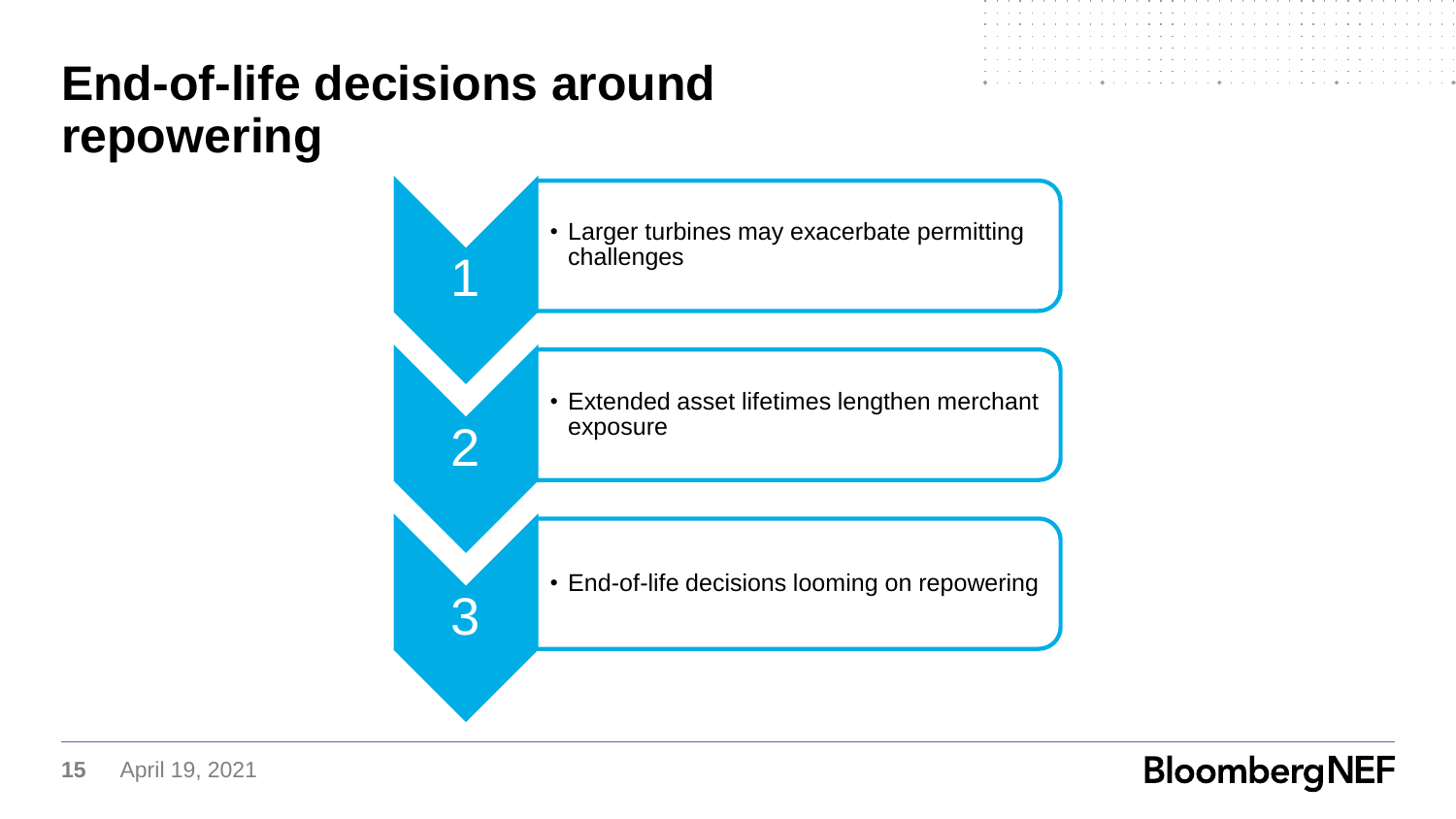### **Onshore wind capacity reaching the end of its 20-year design life**

1.0 1.2 1.5 1.8 3.8 4.3  $6.5$  7.1 8.4 8.6 11.2 15.9 19.4 26.9 38.6 35.3 2015 2020 2025 2030 **Gigawatts** Other **Portugal** ■U.K. ■ Canada **France** ■ Italy India ■ Spain **Germany**  $\blacksquare$  U.S. ■ China

**BloombergNEF** 

*Source: BloombergNEF*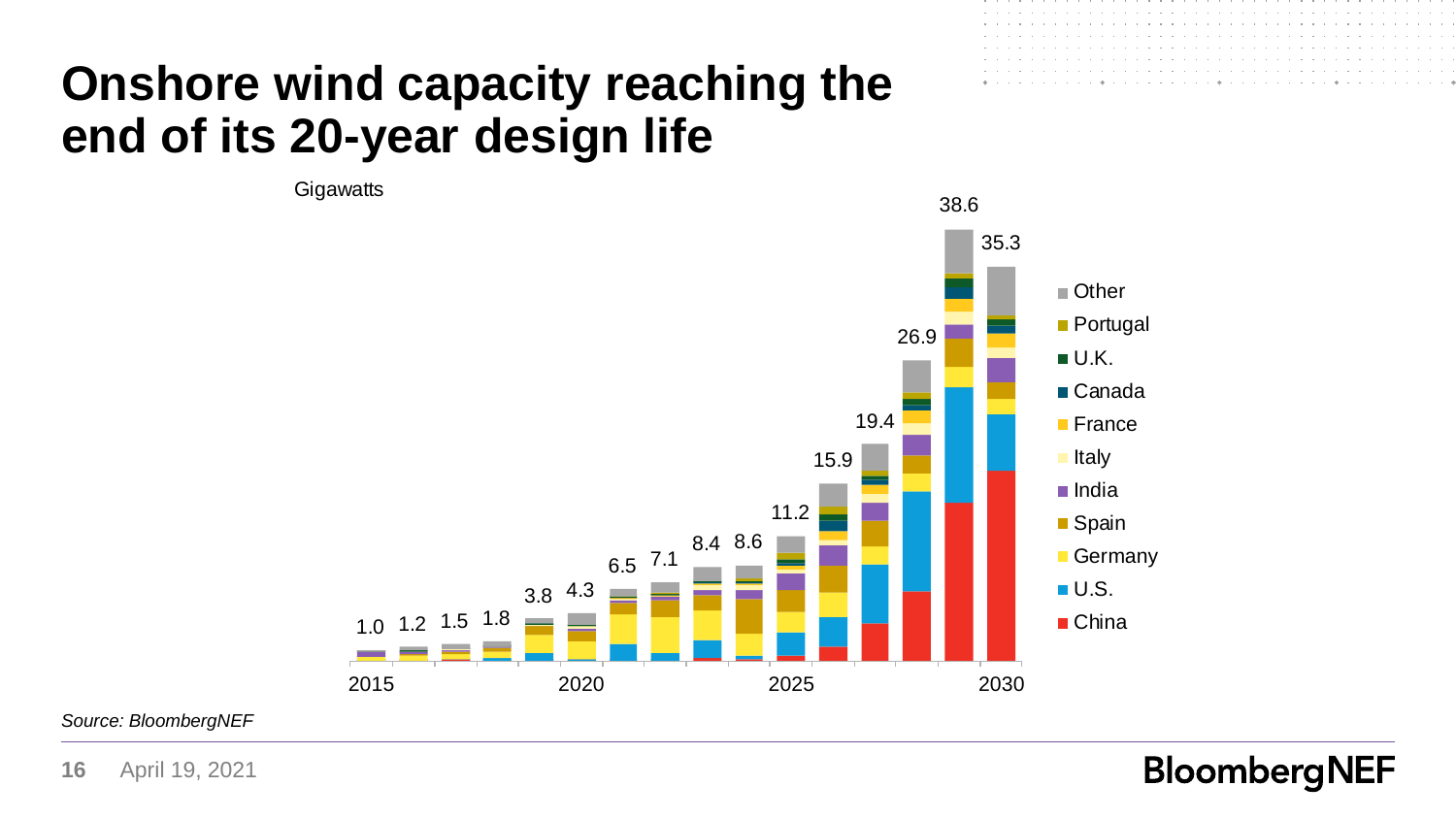# **Top 10 owners of wind farms aged 15 years or over**



*Source: BloombergNEF. Note: Totals adjusted for owners' percentage equity stake in projects.*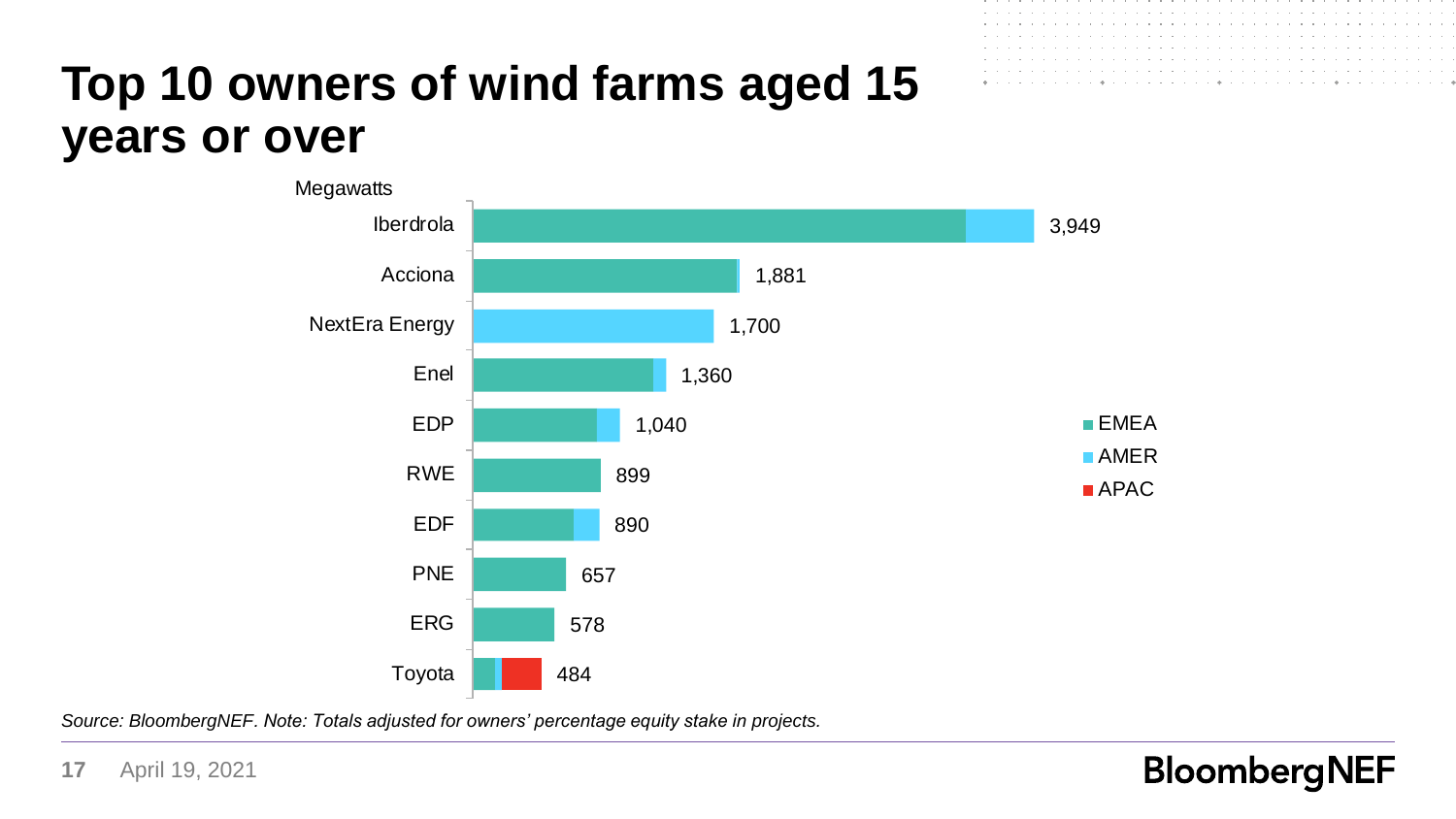# **Capacity factors of selected onshore wind farms before and after repowering**



*Source: BloombergNEF. Note: Bars show change in capacity factor – the bottom of each bar shows the initial capacity factor, the top shows the capacity factor of the repowered project. Capacity factors calculated using BNEF's Wind Farm Capacity Factor Tool ([web](https://www.bnef.com/insights/12052) | [terminal\)](https://blinks.bloomberg.com/news/stories/Q820JPT0AFBC).*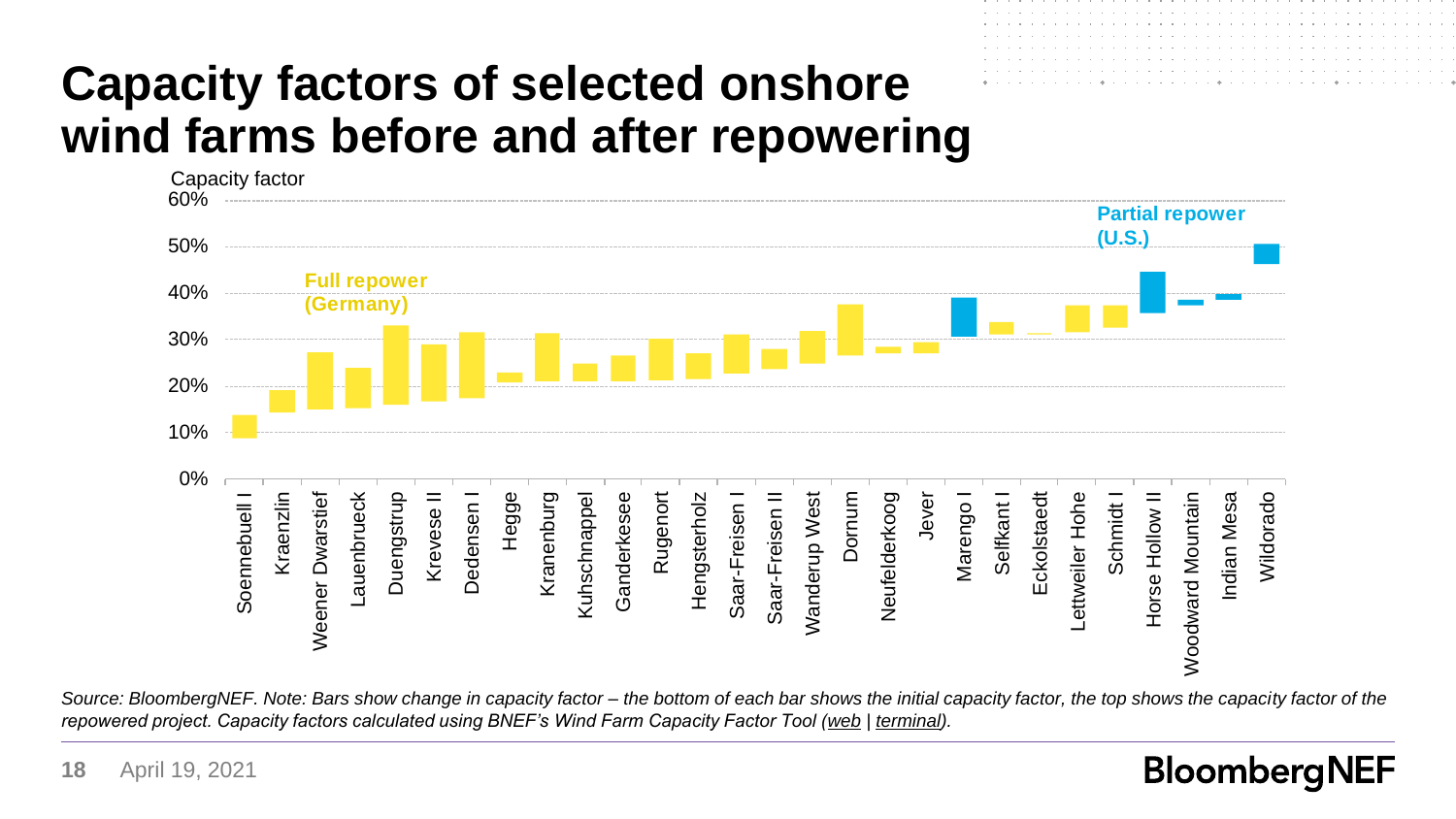# **Outlook**

|                |                |        |      |                            |            |      |        |        |                                                                                                                                                                                                                                |        |                                 |        |        |                               |        |                |        |        |                     |        |        |                                                                                                                                                                                                                               | ٠      | ٠                             |                          |            |                     |          |                               |                |        |                            |        |                          |                    |                            |  |
|----------------|----------------|--------|------|----------------------------|------------|------|--------|--------|--------------------------------------------------------------------------------------------------------------------------------------------------------------------------------------------------------------------------------|--------|---------------------------------|--------|--------|-------------------------------|--------|----------------|--------|--------|---------------------|--------|--------|-------------------------------------------------------------------------------------------------------------------------------------------------------------------------------------------------------------------------------|--------|-------------------------------|--------------------------|------------|---------------------|----------|-------------------------------|----------------|--------|----------------------------|--------|--------------------------|--------------------|----------------------------|--|
| $\sim$         |                |        |      |                            |            |      |        |        |                                                                                                                                                                                                                                |        |                                 |        | $\sim$ |                               | ٠      | ×.             | ٠      | ×,     |                     |        | $\sim$ | $\sim$                                                                                                                                                                                                                        | $\sim$ | $\sim$                        | $\sim$                   | ٠          |                     |          |                               |                |        |                            |        |                          |                    |                            |  |
| $\sim$         |                |        |      |                            |            |      |        |        |                                                                                                                                                                                                                                |        | the contract of the contract of |        |        |                               |        |                |        |        |                     |        |        | and a state of the control of the                                                                                                                                                                                             |        |                               |                          |            |                     |          |                               |                |        |                            |        |                          |                    |                            |  |
| $\sim$         |                |        |      |                            |            |      |        |        |                                                                                                                                                                                                                                |        | the contract of the contract of |        |        |                               |        |                |        |        |                     |        |        | the company's company's                                                                                                                                                                                                       |        | contract and the con-         |                          |            |                     |          |                               |                |        |                            |        |                          |                    |                            |  |
| $\sim$         |                |        |      |                            |            |      |        |        |                                                                                                                                                                                                                                |        |                                 |        |        |                               |        |                |        |        |                     |        |        |                                                                                                                                                                                                                               |        |                               |                          |            |                     |          |                               |                |        | and a series of the series |        |                          |                    |                            |  |
| $\sim$         |                | - 11   | - 11 | .                          |            |      |        |        | the company's company's                                                                                                                                                                                                        |        |                                 |        |        |                               |        |                |        |        |                     |        |        | the company of the company of the company of the company of the company of the company of the company of the company of the company of the company of the company of the company of the company of the company of the company |        |                               |                          |            |                     |          | <b>Contract Contract</b>      |                |        |                            |        |                          |                    |                            |  |
|                | $\sim$ $ \sim$ |        |      |                            |            |      | 14     | 14     | ÷                                                                                                                                                                                                                              | $\sim$ | <b>Contract Contract</b>        |        |        |                               |        |                |        |        |                     |        |        | the contract of the contract of the contract of                                                                                                                                                                               |        | the company of the company    |                          |            |                     |          | ÷.                            |                |        |                            | - 1    |                          |                    |                            |  |
|                | $\sim$ $ \sim$ | - 1    |      | .                          |            | .    |        |        |                                                                                                                                                                                                                                |        |                                 |        |        |                               |        |                |        |        |                     |        |        |                                                                                                                                                                                                                               |        |                               |                          |            |                     |          |                               |                |        |                            |        |                          |                    | the company of the company |  |
|                | $\sim$ $ \sim$ |        |      |                            |            |      |        |        |                                                                                                                                                                                                                                |        | <b>Contract Contract</b>        |        |        |                               |        |                |        |        |                     |        |        | the contract of the contract of the contract of the contract of                                                                                                                                                               |        |                               |                          |            |                     |          | the contract of               |                |        |                            |        |                          |                    |                            |  |
| $\sim$         |                |        |      |                            |            |      |        |        |                                                                                                                                                                                                                                |        |                                 | $\sim$ |        | the company of the company of |        |                |        | $\sim$ |                     |        |        | the company's company's company's                                                                                                                                                                                             |        |                               |                          |            |                     |          |                               |                |        |                            |        |                          |                    |                            |  |
|                | $\sim$         |        |      |                            |            |      |        |        |                                                                                                                                                                                                                                |        | $\sim$ 100 $\sim$               |        |        | the company's company's       |        |                |        |        |                     |        |        | the contract of the con-                                                                                                                                                                                                      |        | the company of the company of |                          |            |                     |          | - 11                          | <b>Service</b> |        |                            |        |                          |                    |                            |  |
|                |                |        |      |                            |            |      |        |        |                                                                                                                                                                                                                                |        |                                 | - 1    | 14     | - 11                          | $\sim$ | <b>COLLA</b>   | 14     | ×      |                     | $\sim$ |        | <b>Contract Contract</b>                                                                                                                                                                                                      |        | the contract of the con-      |                          |            |                     | $\alpha$ |                               |                |        |                            |        |                          |                    |                            |  |
|                |                |        |      |                            |            |      |        |        |                                                                                                                                                                                                                                |        |                                 |        |        |                               |        |                |        |        |                     |        |        |                                                                                                                                                                                                                               |        | - 11                          | $\sim$                   |            |                     |          |                               |                |        |                            |        |                          |                    |                            |  |
|                |                |        |      |                            |            |      |        |        |                                                                                                                                                                                                                                |        |                                 |        |        |                               |        |                |        |        |                     |        |        |                                                                                                                                                                                                                               |        |                               |                          |            |                     |          |                               |                |        |                            |        |                          |                    |                            |  |
|                |                |        |      |                            |            |      |        |        |                                                                                                                                                                                                                                |        |                                 |        |        |                               |        |                |        |        |                     |        |        |                                                                                                                                                                                                                               |        |                               |                          |            |                     |          |                               |                |        |                            |        |                          |                    |                            |  |
|                |                |        |      |                            |            |      |        |        |                                                                                                                                                                                                                                |        |                                 |        |        |                               |        |                |        |        |                     |        |        |                                                                                                                                                                                                                               | $\sim$ | $\sim$                        | $\sim$                   |            |                     |          |                               |                |        |                            |        |                          |                    |                            |  |
|                |                |        |      |                            |            |      |        |        |                                                                                                                                                                                                                                |        |                                 |        |        |                               |        |                |        |        |                     |        |        |                                                                                                                                                                                                                               |        |                               |                          |            |                     |          |                               |                |        |                            |        |                          |                    |                            |  |
|                |                |        |      |                            |            |      |        |        |                                                                                                                                                                                                                                |        |                                 | $\sim$ | $\sim$ | 14                            | $\sim$ | $\sim$         | 14     | ٠      | $\bullet$           |        | $\sim$ | $\sim$                                                                                                                                                                                                                        | $\sim$ | $\sim$                        | $\sim$                   | $\sim$     | $\sim$              | 14       |                               |                |        |                            |        |                          |                    |                            |  |
| $\sim$         |                |        |      |                            |            |      |        |        |                                                                                                                                                                                                                                |        | contract and supported          |        |        | <b>Contract Contract</b>      |        | <b>Service</b> |        |        |                     |        |        | the company's company's com-                                                                                                                                                                                                  |        | $\sim$                        | <b>Contract Contract</b> |            | <b>State Street</b> |          |                               |                |        |                            |        |                          |                    |                            |  |
| $\sim$         |                |        |      |                            |            |      |        |        |                                                                                                                                                                                                                                |        |                                 |        |        |                               |        |                |        |        |                     |        |        | and a series of the contract of the contract of the con-                                                                                                                                                                      |        | the company of the company    |                          |            |                     |          |                               |                |        | and a series of the series |        |                          |                    |                            |  |
| $\sim$         |                |        |      |                            |            |      |        |        |                                                                                                                                                                                                                                | 14     | <b>State State</b>              |        |        | the company of the company of |        |                |        |        |                     |        |        | the company's company's com-                                                                                                                                                                                                  |        | the contract of the con-      |                          |            | $\sim$              | - 1      |                               |                |        |                            |        |                          |                    |                            |  |
|                | $\sim$ $ \sim$ | $\sim$ |      |                            |            |      |        |        |                                                                                                                                                                                                                                |        |                                 |        |        |                               |        |                |        |        |                     |        |        |                                                                                                                                                                                                                               |        |                               |                          |            |                     |          |                               |                |        |                            |        |                          |                    |                            |  |
|                | $\sim$ $ \sim$ | 14     |      | the contract of the con-   |            |      |        |        |                                                                                                                                                                                                                                |        |                                 |        |        |                               |        |                |        |        |                     |        |        |                                                                                                                                                                                                                               |        |                               |                          |            |                     |          | the company of the company of |                |        |                            |        |                          |                    | .                          |  |
|                | $\cdots$       | 14     |      |                            |            |      |        | $\sim$ |                                                                                                                                                                                                                                |        |                                 |        |        |                               |        |                |        |        |                     |        |        | the contract of the contract of the contract of the contract of the contract of                                                                                                                                               |        |                               |                          |            |                     |          | the company of the company    |                |        |                            |        |                          | the control of the |                            |  |
| $\sim$ $ \sim$ |                | $\sim$ |      | the company of the company |            |      |        |        |                                                                                                                                                                                                                                |        |                                 |        |        |                               |        |                |        |        |                     |        |        |                                                                                                                                                                                                                               |        |                               |                          |            |                     |          |                               |                |        |                            |        |                          |                    | The Committee of the Com-  |  |
|                |                |        |      |                            |            |      |        |        |                                                                                                                                                                                                                                |        | the contract of the             |        |        |                               |        |                |        |        |                     |        |        | the company of the company of the company of the company of the company of the company of the company of the company of the company of the company of the company of the company of the company of the company of the company |        |                               |                          |            |                     |          |                               |                |        |                            |        |                          |                    |                            |  |
|                |                |        |      |                            | <b>COL</b> |      | $\sim$ |        | the contract of the contract of the contract of the contract of the contract of the contract of the contract of                                                                                                                |        |                                 |        |        |                               |        |                |        |        |                     |        |        |                                                                                                                                                                                                                               |        |                               |                          |            |                     |          |                               | <b>Service</b> |        | $\sim$ 100 $\sim$          |        |                          | $\sim$             |                            |  |
|                | $\alpha = 0.1$ |        |      |                            |            |      |        |        | the contract of the computer section in the contract of the contract of the contract of the contract of the contract of the contract of the contract of the contract of the contract of the contract of the contract of the co |        |                                 |        |        |                               |        |                |        |        |                     |        |        |                                                                                                                                                                                                                               |        |                               |                          |            |                     |          |                               |                |        |                            |        |                          | the control of     |                            |  |
|                |                |        |      |                            |            |      |        |        |                                                                                                                                                                                                                                |        |                                 | $\sim$ | - 11   |                               | $\sim$ |                | 14     |        | <b>State Street</b> |        |        | <b>Contract Contract</b>                                                                                                                                                                                                      |        | <b>Contract Contract</b>      |                          |            |                     |          |                               |                |        |                            |        |                          |                    |                            |  |
|                |                |        |      |                            |            |      |        |        | the company's company's                                                                                                                                                                                                        |        |                                 |        | $\sim$ | $\sim$                        | $\sim$ | $\sim$         | $\sim$ |        |                     |        |        | the company of the company of                                                                                                                                                                                                 |        | the company of the company of |                          |            |                     |          |                               |                |        |                            |        |                          |                    |                            |  |
|                |                |        |      |                            |            |      |        |        |                                                                                                                                                                                                                                |        |                                 |        | - 11   |                               |        |                | 14     |        |                     |        |        |                                                                                                                                                                                                                               | $\sim$ | $\sim$                        | $\sim$                   | <b>COL</b> |                     |          |                               |                |        |                            |        |                          |                    |                            |  |
|                |                |        |      |                            |            |      |        |        |                                                                                                                                                                                                                                |        |                                 |        |        |                               |        |                |        |        |                     |        |        |                                                                                                                                                                                                                               | $\sim$ | $\sim$                        | $\sim$                   |            |                     |          |                               |                |        |                            |        |                          |                    |                            |  |
| $\sim$         |                |        |      |                            |            |      |        |        |                                                                                                                                                                                                                                |        |                                 | $\sim$ | $\sim$ | - 11                          | $\sim$ | $\sim$         | $\sim$ | ×      |                     |        |        | the company of the company of                                                                                                                                                                                                 |        | $\sim$                        | $\sim$                   | $\sim$     | $\sim$              |          |                               |                |        |                            |        |                          |                    |                            |  |
| $\sim$         |                |        |      |                            |            |      |        |        |                                                                                                                                                                                                                                |        | the company of the company of   |        |        |                               |        | $\sim$         | $\sim$ | ٠      |                     |        |        | the contract of the contract of the                                                                                                                                                                                           |        |                               |                          |            |                     |          |                               |                |        |                            |        |                          |                    |                            |  |
| $\sim$         |                |        |      |                            |            | - 11 |        |        |                                                                                                                                                                                                                                |        |                                 |        |        |                               |        |                |        |        |                     |        |        |                                                                                                                                                                                                                               |        |                               |                          |            |                     |          |                               |                |        |                            |        | <b>Contract Contract</b> |                    |                            |  |
| $\sim$         |                |        |      |                            |            |      |        |        |                                                                                                                                                                                                                                |        |                                 |        |        |                               |        |                |        |        |                     |        |        |                                                                                                                                                                                                                               |        |                               |                          |            |                     |          |                               |                |        |                            |        |                          |                    |                            |  |
|                | $\sim$         |        |      |                            |            |      |        |        |                                                                                                                                                                                                                                | ٠      | $\sim$                          | $\sim$ |        | contract the contract         |        |                |        | ٠      |                     |        | $\sim$ | $\sim$                                                                                                                                                                                                                        | $\sim$ | $\sim$                        | $\sim$                   | ٠          | ٠                   | ٠        |                               |                | $\sim$ |                            | $\sim$ | <b>Contract Contract</b> |                    |                            |  |
|                |                |        |      |                            |            |      |        |        |                                                                                                                                                                                                                                |        |                                 |        |        |                               |        |                |        |        |                     |        |        |                                                                                                                                                                                                                               |        |                               |                          |            |                     |          |                               |                |        |                            |        |                          |                    |                            |  |

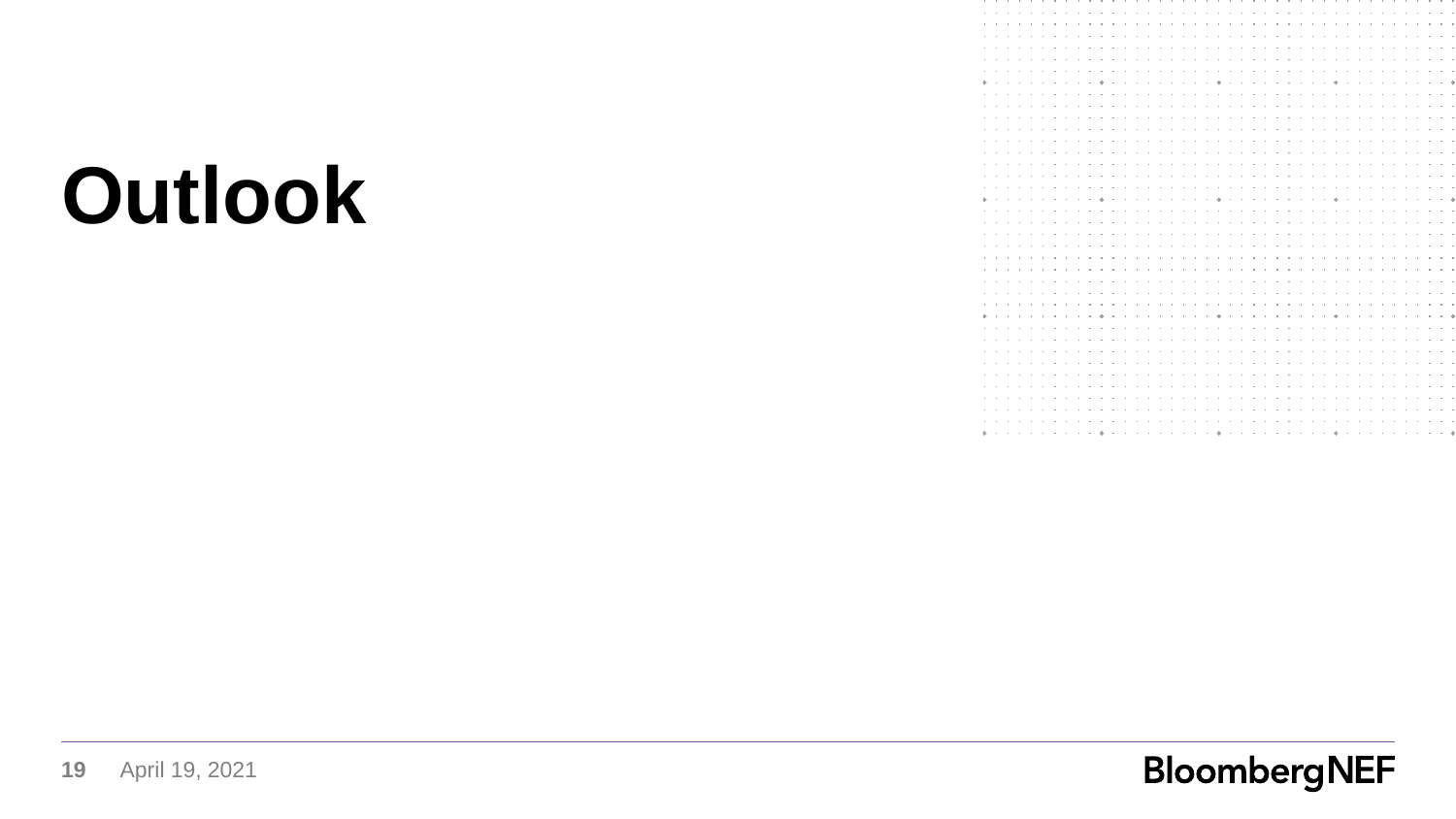### **Onshore wind additions slow down outside of China**

**Gigawatts** 



*Source: BloombergNEF*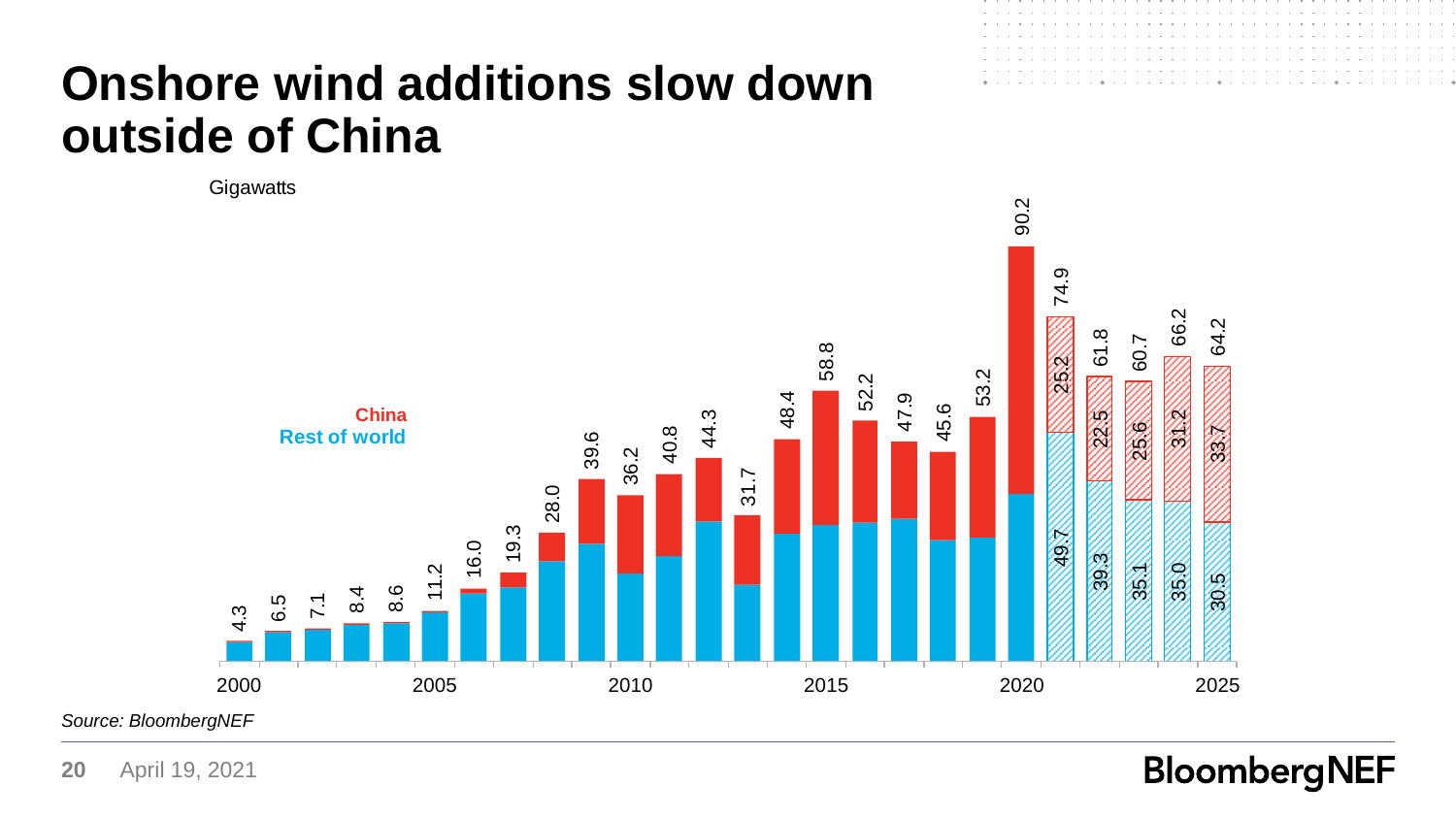# **Copyright and disclaimer**



### **Copyright**

© Bloomberg Finance L.P. 2021. This publication is the copyright of Bloomberg Finance L.P. in connection with BloombergNEF. No portion of this document may be photocopied, reproduced, scanned into an electronic system or transmitted, forwarded or distributed in any way without prior consent of BloombergNEF.

### **Disclaimer**

The BloombergNEF ("BNEF"), service/information is derived from selected public sources. Bloomberg Finance L.P. and its affiliates, in providing the service/information, believe that the information it uses comes from reliable sources, but do not quarantee the accuracy or completeness of this information, which is subject to change without notice, and nothing in this document shall be construed as such a guarantee. The statements in this service/document reflect the current judgment of the authors of the relevant articles or features, and do not necessarily reflect the opinion of Bloomberg Finance L.P., Bloomberg L.P. or any of their affiliates ("Bloomberg"). Bloomberg disclaims any liability arising from use of this document, its contents and/or this service. Nothing herein shall constitute or be construed as an offering of financial instruments or as investment advice or recommendations by Bloomberg of an investment or other strategy (e.g., whether or not to "buy", "sell", or "hold" an investment). The information available through this service is not based on consideration of a subscriber's individual circumstances and should not be considered as information sufficient upon which to base an investment decision. You should determine on your own whether you agree with the content. This service should not be construed as tax or accounting advice or as a service designed to facilitate any subscriber's compliance with its tax, accounting or other legal obligations. Employees involved in this service may hold positions in the companies mentioned in the services/information.

The data included in these materials are for illustrative purposes only. The BLOOMBERG TERMINAL service and Bloomberg data products (the "Services") are owned and distributed by Bloomberg Finance L.P. ("BFLP") except (i) in Argentina, Australia and certain jurisdictions in the Pacific islands, Bermuda, China, India, Japan, Korea and New Zealand, where Bloomberg L.P. and its subsidiaries ("BLP") distribute these products, and (ii) in Singapore and the jurisdictions serviced by Bloomberg's Singapore office, where a subsidiary of BFLP distributes these products. BLP provides BFLP and its subsidiaries with global marketing and operational support and service. Certain features, functions, products and services are available only to sophisticated investors and only where permitted. BFLP, BLP and their affiliates do not guarantee the accuracy of prices or other information in the Services. Nothing in the Services shall constitute or be construed as an offering of financial instruments by BFLP, BLP or their affiliates, or as investment advice or recommendations by BFLP, BLP or their affiliates of an investment strategy or whether or not to "buy", "sell" or "hold" an investment. Information available via the Services should not be considered as information sufficient upon which to base an investment decision. The following are trademarks and service marks of BFLP, a Delaware limited partnership, or its subsidiaries: BLOOMBERG, BLOOMBERG ANYWHERE, BLOOMBERG MARKETS, BLOOMBERG NEWS, BLOOMBERG PROFESSIONAL, BLOOMBERG TERMINAL and BLOOMBERG.COM. Absence of any trademark or service mark from this list does not waive Bloomberg's intellectual property rights in that name, mark or logo. All rights reserved. © 2021 Bloomberg.